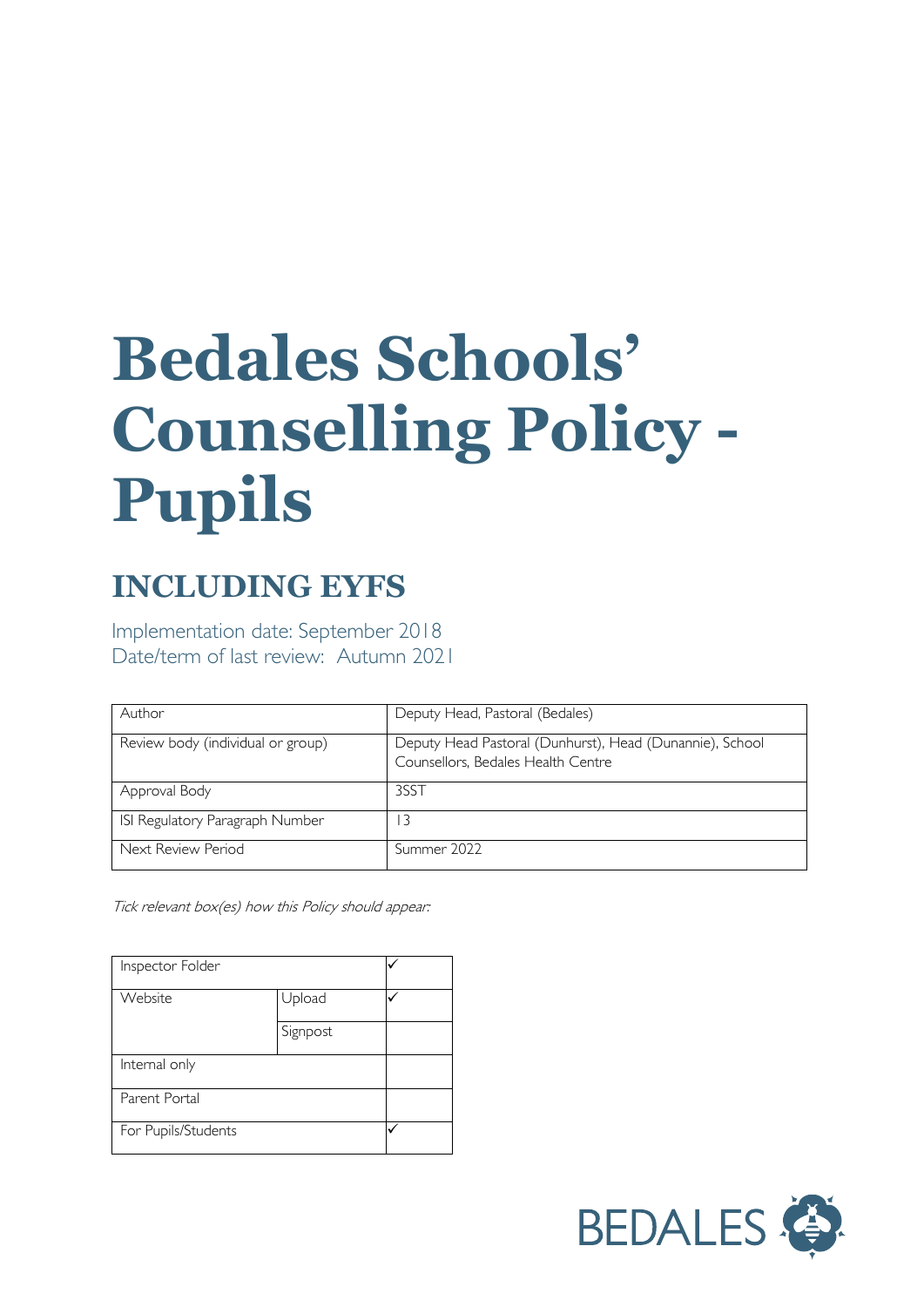# **Bedales Schools' Counselling Policy - Pupils**

### Counselling provision

Bedales Schools have had a School Counselling Service since 2004. It is an important component of the pastoral care of Day and Boarding pupils.

At Bedales Schools, we offer weekly one-to-one counselling sessions in a safe supportive environment by qualified Counsellors. Counselling is delivered as a talking therapy, drawing on creative approaches where helpful and necessary.

In-School counselling is not generally suitable for pupils who are under the care of CAMHS, unless this is authorised by CAMHS. In such cases CAMHS has the ultimate responsibility for the pupil and does not oversee the Counsellors' work. In addition, in-School counselling is not suitable for pupils who are receiving counselling from another practitioner unless this is part of a coherent and agreed plan of support managed by the pupil's GP or Psychiatrist and agreed with the School Counsellor.

Private counselling outside School should be managed by the pupil's GP or Psychiatrist. In order to best support the pupil, the School should be informed of any outside support and it would be helpful for any advice or recommendations to be shared with the Deputy Head (Pastoral) and or the pupil's Houseparent. The School can also provide details of specialists in numerous fields, such as bereavement, family and substance and alcohol misuse. Where there are difficulties with relationships within the home environment, family therapy is often an essential element of effective therapy.

#### Referral process

All counselling is voluntary. Counselling can be ineffective if someone does not go of their own volition.

At Dunhurst all referrals go through the Deputy Head-Pastoral.

# Referrals to Counsellors based at Bedales Schools:

#### Bedales

Students at Bedales may refer themselves directly to a School Counsellor. Information about how a student can do this is available in Houses, in the Health Centre and on Firefly and the student body is reminded about the service in numerous ways throughout the year. Parents and Houseparents might not know that a student is meeting with the Counsellor over the first 6 sessions which are not charged. Should a student wish to explore the option of counselling, Houseparents and the Health Centre will assist the student in making a first appointment if the student would welcome that.

If parents think that their child may benefit from counselling, they may wish to discuss this with Houseparents or the Health Centre team before suggesting it to the child.

Consulting with the Houseparents and Health Centre means that any concerns and issues can be explored and that all avenues of support have been considered ensuring that the most appropriate action is taken.

If a member of staff feels that counselling might be appropriate for a student, they should mention this to the student's Houseparent.

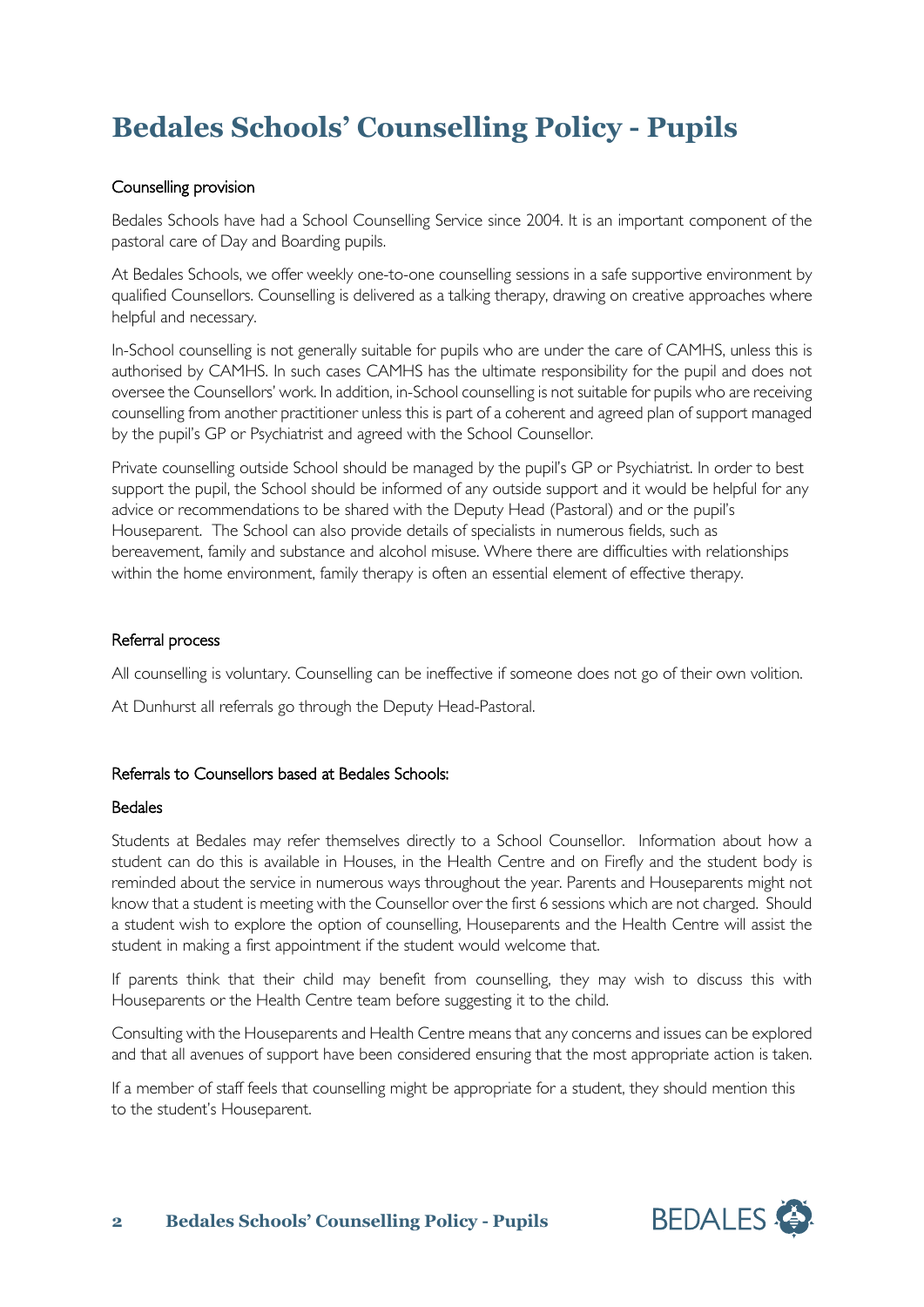If a Houseparent or member of the Health Centre feels that counselling would be helpful to a student they should initially speak with the student. If the student is happy to go ahead with counselling, a referral form should be completed and e-mailed to Counsellors@Bedales.org.uk.

Ideally an appointment will be offered within the following week. However, when the Counsellors are at capacity there may be a delay in offering an appointment. Every effort will be made to see the student as soon as possible. If a student is unable to access counselling within a week, the Health Centre can offer support and information by way of self-help leaflets and sign-posting to specialist websites or phone services. The Health Centre will check in with the student on a regular basis and will contact the Counsellors if there is any change in circumstances or risk.

Where there are concerns about a risk of significant harm to the student concerned, the student will be considered a priority and will have an initial appointment as soon as possible. However, it should be noted that the Bedales Counselling Service is not an emergency service and if there are immediate concerns about a student's safety they should be taken to A and E to be assessed by an NHS Mental Health Clinician.

Students who are waiting for counselling will be reviewed by the Counselling Team on a weekly basis. This meeting will review the level of risk and will monitor the length of time it is taking to offer appointments. Every effort will be made to keep waiting times to a minimum. If the Counsellors are not able to see a student and their mental health is deteriorating, parents will be encouraged wherever possible, to find support outside School.

#### **Dunhurst**

Referrals may be made through the Deputy Head, Pastoral or pupils may self-refer. The Deputy Head, Pastoral monitors counselling sessions and parents are informed if their child is seeing a Counsellor.

#### Dunannie

If it is felt that a child needs counselling, this has to be agreed by the class teacher, the Head and the child's parents. If more specialist support is required, this is agreed in the same way and organised appropriately.

Dunannie offers play, art and Lego therapy provision for children who need support in developing their social/emotional skills. These sessions are held at School and can be individual or group sessions, depending on the need of the child. The Counsellors/Therapists work with parents, the child and the class teacher to help develop strategies, a consistent approach and language to support behavioural issues and an individual wellbeing plan is shared with all staff who teach the child.

#### Referrals to external Counsellors and mental health specialists

If a pupil is seeing a mental health specialist outside School, they would only see a School Counsellor if this was an agreed part of a health care plan.

For Boarders, the Health Centre, or GP in the case of Dunhurst pupils, may recommend that a pupil sees a mental health specialist if it is felt necessary or beneficial.

Pupils and their parents may wish to make their own referrals directly to a mental health specialist. All information should be shared with the School (the Health Centre for Bedales students, the Deputy Head Pastoral and Medical Matron for Dunhurst pupils and the Head for Dunannie pupils), in the interests of the welfare of the pupil.

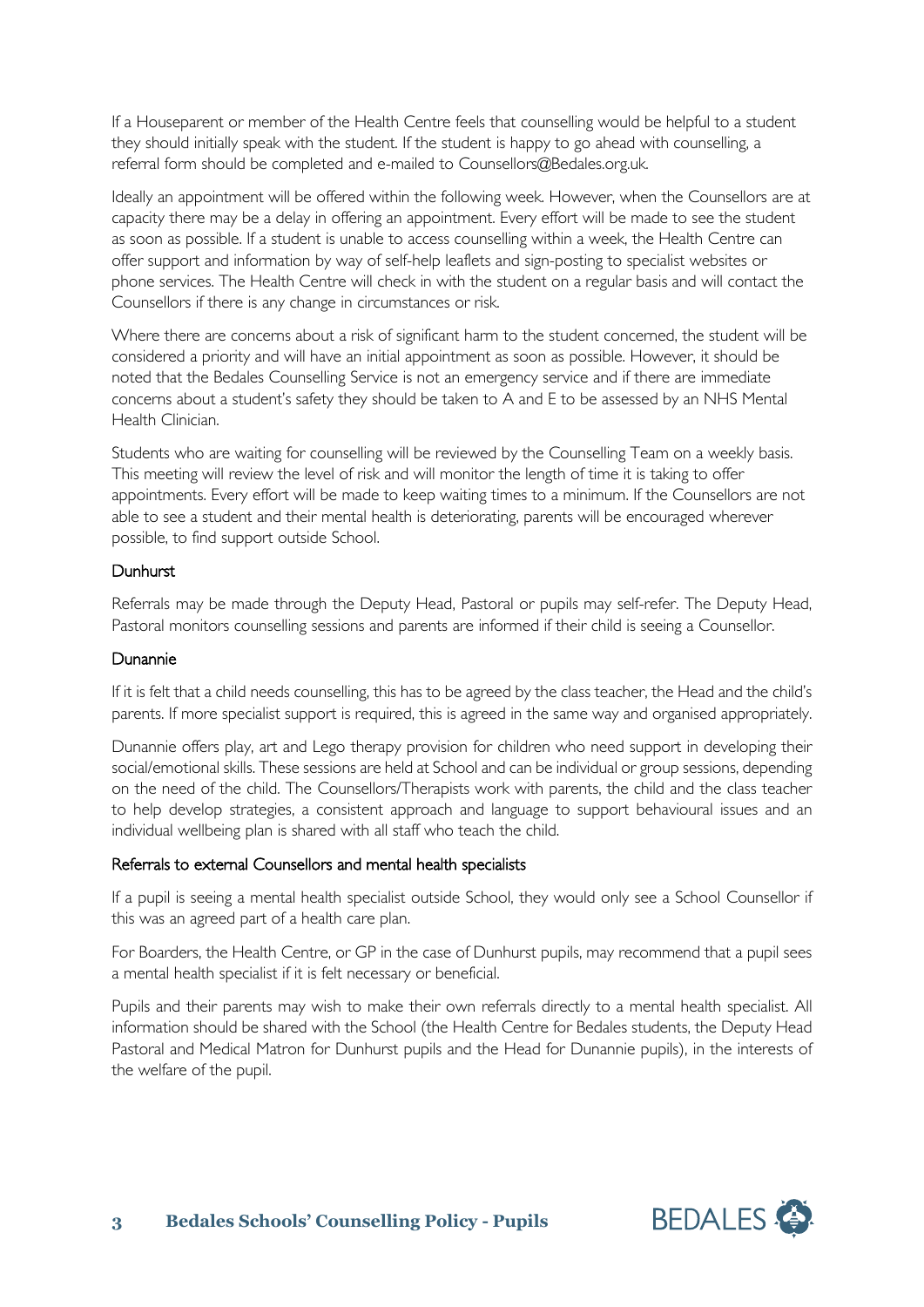# Safeguarding and information-sharing

Counselling establishes a safe, neutral space to explore one's thoughts and perceptions of the world and gives the individual choice over what they want to bring to their therapy sessions. The exception to this for pupils would be if they requested that a conversation was needed with a parent or member of staff, such as Houseparents or Tutors.

In-School Counsellors are employed by the School and so adhere to the School's Safeguarding and Child Protection Policy which is available on our website. Confidentiality laws are not a bar to sharing information where there are safeguarding concerns and information will always be shared if there are any safeguarding concerns.

Counsellors seek only to share the information that is necessary in order to prevent significant harm. In practice, this means that if a School Counsellor believes that a child has been significantly harmed, or is at risk of significant harm (either from themselves or others), they notify the Designated Safeguarding Lead (DSL) in the School on the same working day and the DSL also then follows the School's procedures detailed in the Safeguarding and Child Protection Policy. Although there is a duty to report the information whether or not the pupil gives consent, such consent will always be sought before information is shared unless it is not possible to do so.

In the case of students who are adults (those aged 18 and over), the Counsellor will not share information without their consent unless they believe they are at imminent risk of significant harm.

# Data storage

The Counsellors take brief notes. These are to help them keep track of the sessions and will not be shared unless required for safeguarding purposes, or when this is ordered by a court. Each Counsellor keeps their notes in digital format in their personal folder on the School N Drive. This cannot be accessed by any other person and the IT department have verified the security of this method of record keeping.

When a pupil leaves the School, the notes will be anonymised and coded and the notes will be moved to a digital archive folder. For further information about the storage of information at Bedales, please refer to our Data Retention Policy and the relevant Privacy Notices.

# Costs of Counselling

We are fortunate to be supported by a highly qualified and expert team of professional Counsellors. However, counselling is a significant cost to the School and it is important therefore that it works under a sustainable model.

We recognise that counselling can be very sensitive and we want to enable free access to our Counsellors as this will best enable our pupils to be helped through challenges that they may face. We therefore offer the first six counselling sessions in a year free of charge.

This arrangement means that, should a pupil require more than six sessions in a year, subsequent sessions are to be recharged on fee bills. Where this is necessary, this will be discussed with the parents and agreement will need to be sought in advance. The current fee for a counselling session can be found in our fees list.